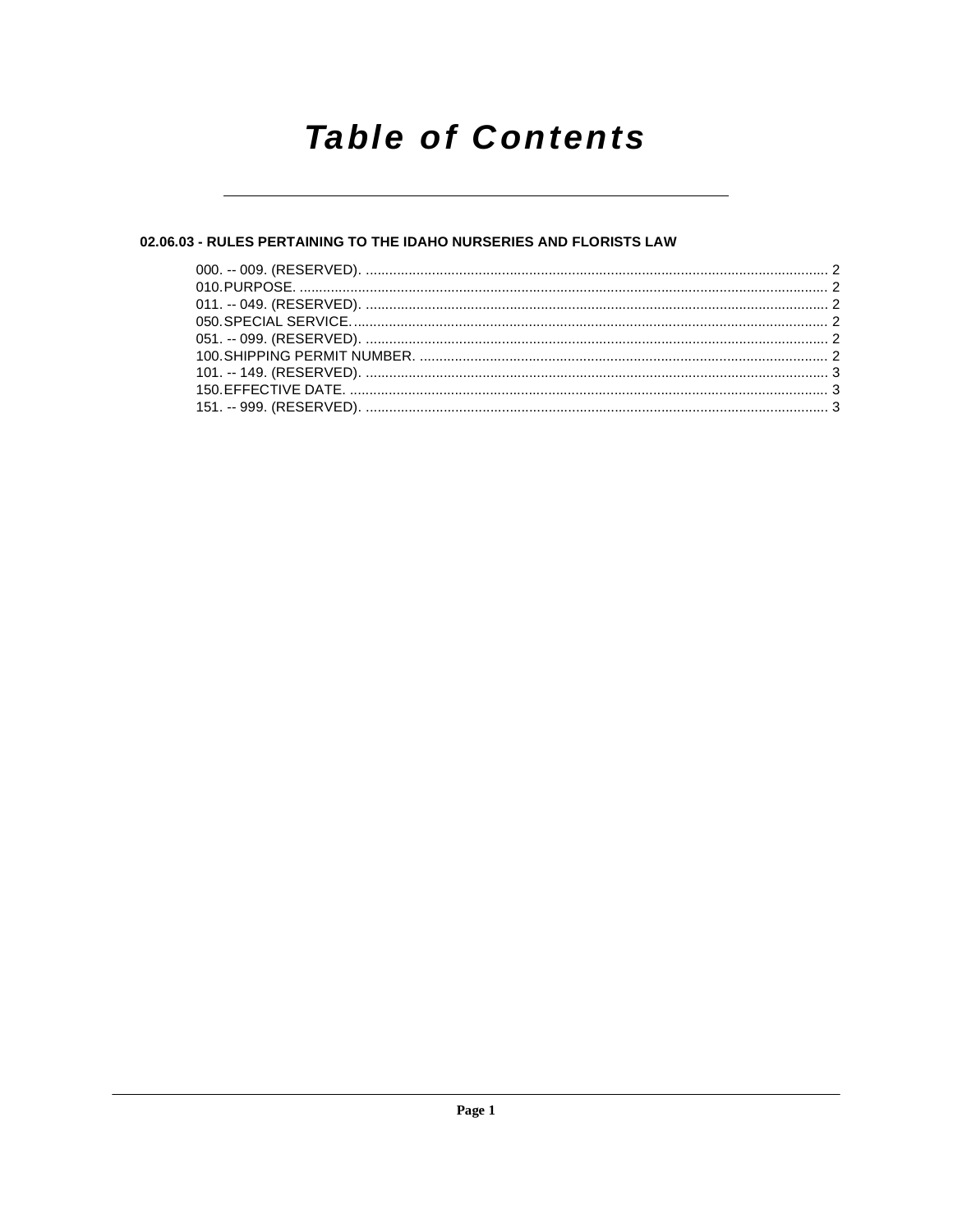#### **IDAPA 02 TITLE 06 Chapter 03**

## <span id="page-1-0"></span>**02.06.03 - RULES PERTAINING TO THE IDAHO NURSERIES AND FLORISTS LAW**

#### <span id="page-1-1"></span>**000. -- 009. (RESERVED).**

#### <span id="page-1-2"></span>**010. PURPOSE.**

The purpose of these rules is to establish a fee schedule for special services and to set forth conditions under which a shipping permit will be issued under the authority of Nurseries and Florists, Title 22, Chapter 23, Idaho Code.

(4-13-86)

#### <span id="page-1-3"></span>**011. -- 049. (RESERVED).**

#### <span id="page-1-12"></span><span id="page-1-4"></span>**050. SPECIAL SERVICE.**

When nurseries require additional inspections and special services, a special service fee will be charged. (4-13-86)

<span id="page-1-9"></span>**01. Description Of Additional Inspections And Special Services**. Additional inspections and special services are those services and functions performed by the Department in addition to services routinely performed as part of the nursery inspection activities, including but not limited to the following:  $(4-13-86)$ part of the nursery inspection activities, including but not limited to the following:

a. Inspections for and issuance of phytosanitary certificates and other certificates required for of nursery stock into other states and foreign countries; (4-13-86) entrance of nursery stock into other states and foreign countries;

b. Services performed to determine compliance with import regulations of other states and foreign  $(4-13-86)$ countries; and

c. Supervising or monitoring application of pesticide, including fumigants, on nursery stock for phytosanitary purposes.

<span id="page-1-11"></span>**02. Special Service Fee Schedule**. A nursery grower, dealer, or individual who requires additional inspections and special services as outlined in Chapter 23, Title 22, Idaho Code, shall pay a fee in accordance with the following schedule:

a. A minimum fee of twenty dollars (\$20) per service call and a charge of twenty dollars (\$20) per hour after the first hour will be made. (4-13-86)

b. If less than three (3) working days' notice is given for a special service call, a fee of forty dollars (\$40) will be assessed in addition to the minimum twenty dollar (\$20) fee and subsequent hourly charge. (4-13-86)

c. If the entire shipment is brought to a designated location at a time specified by an agent of the Department of Agriculture, the minimum charge for inspection will be ten dollars (\$10), and a charge of twenty dollars (\$20) per hour after the first hour will be made.  $(4-13-86)$ dollars  $(\$20)$  per hour after the first hour will be made.

<span id="page-1-10"></span>d. The inspection charges shall include fees for issuance of any appropriate certificates. (4-13-86)

## <span id="page-1-5"></span>**051. -- 099. (RESERVED).**

#### <span id="page-1-6"></span>**100. SHIPPING PERMIT NUMBER.**

Upon request, a licensed nurseryman who holds a valid certificate of inspection from the Idaho Department of Agriculture for his nursery will be issued a shipping permit number. Application for a number must be made annually, and the use of the number is subject to the following conditions: (4-13-86) and the use of the number is subject to the following conditions:

**01. Accompaniment**. The shipping permit number shall accompany all shipments and deliveries of nursery stock. (4-13-86)

<span id="page-1-8"></span><span id="page-1-7"></span>**02. Changes**. Once issued, the shipping permit number will not change unless request is made for a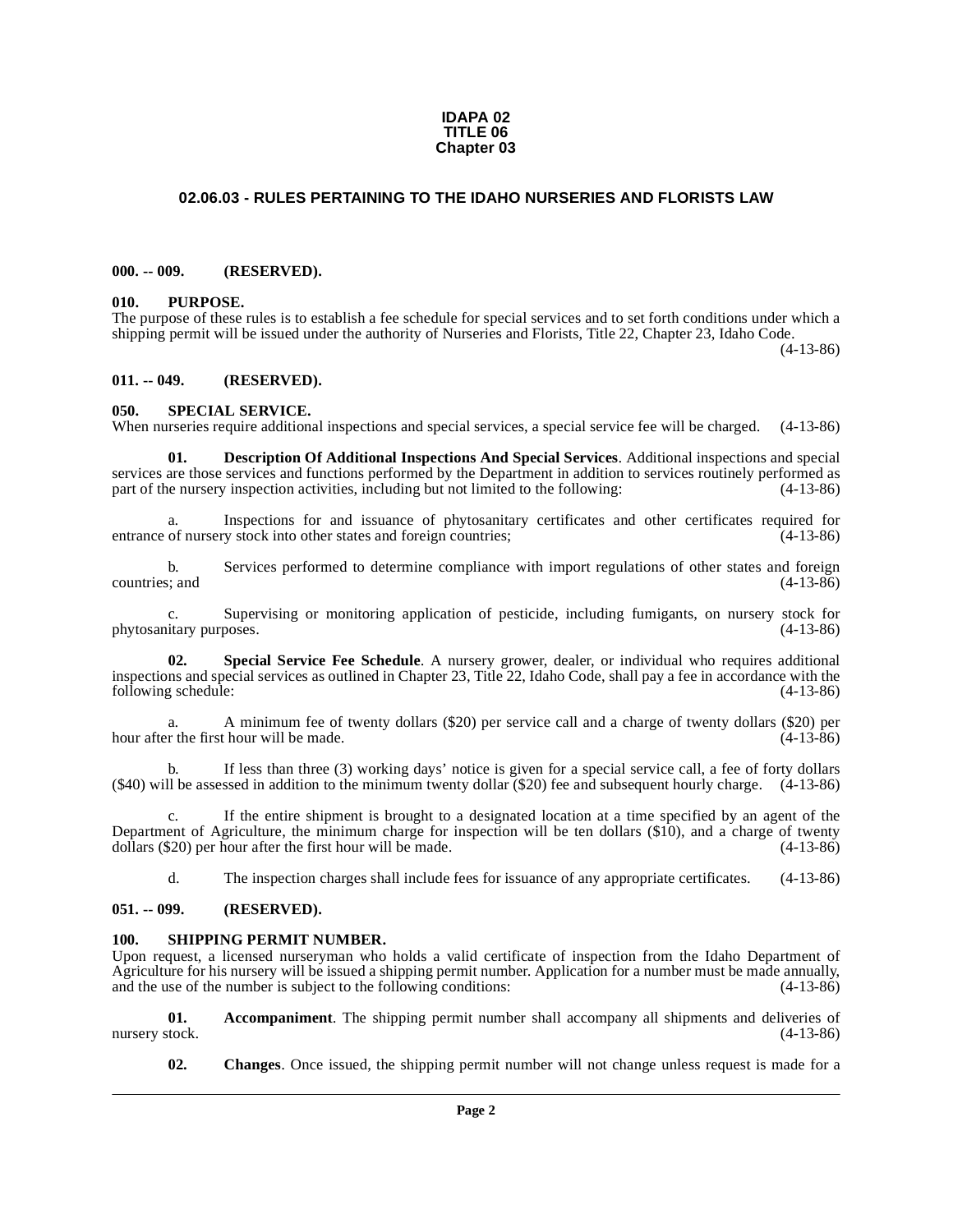<span id="page-2-3"></span>new number. (4-13-86)

**03. Application Deadline**. Application for a number or renewal of a number must be made by January permit number. (4-13-86) 1 of each year. Failure to do so will result in suspension of the shipping permit number. (4-13-86)

<span id="page-2-5"></span>**04. Fees**. A number will be issued or renewed only after the proper nursery license fees have been paid for the current license year. A shipping permit number will be held in abeyance until the proper license fees are paid. (4-13-86)

<span id="page-2-8"></span>**05. Reissue Application**. If the business entity of a licensee is changed, or if the membership of a partnership is changed, irrespective of whether or not the business name is changed, application for reissuance of the shipping permit number must be made to the Idaho Department of Agriculture. (4-13-86) shipping permit number must be made to the Idaho Department of Agriculture.

<span id="page-2-7"></span>**06. Permit Number**. The shipping permit number, if printed on containers or cartons, shall read as follows:

#### IDAHO DEPARTMENT OF AGRICULTURE (seal) DIVISION OF PLANT INDUSTRIES BOISE, IDAHO 83701

## SHIPPING PERMIT NO.

The nursery doing business under the above permit number has been regularly inspected and, to the best of our knowledge, is free from dangerous insect pests and diseases.

(4-13-86)

<span id="page-2-6"></span>**07. No Other Statements**. No other statements, other than the business name and address, may appear on the side of the container on which the shipping permit number and accompanying statement are printed. The printing of the shipping permit number is the responsibility of the licensee and all costs incurred in printing are his responsibility. (4-13-86) responsibility.

## <span id="page-2-0"></span>**101. -- 149. (RESERVED).**

<span id="page-2-4"></span><span id="page-2-1"></span>**150. EFFECTIVE DATE.** 

These rules shall be in effect on and after April 13, 1986. (4-13-86)

<span id="page-2-2"></span>**151. -- 999. (RESERVED).**